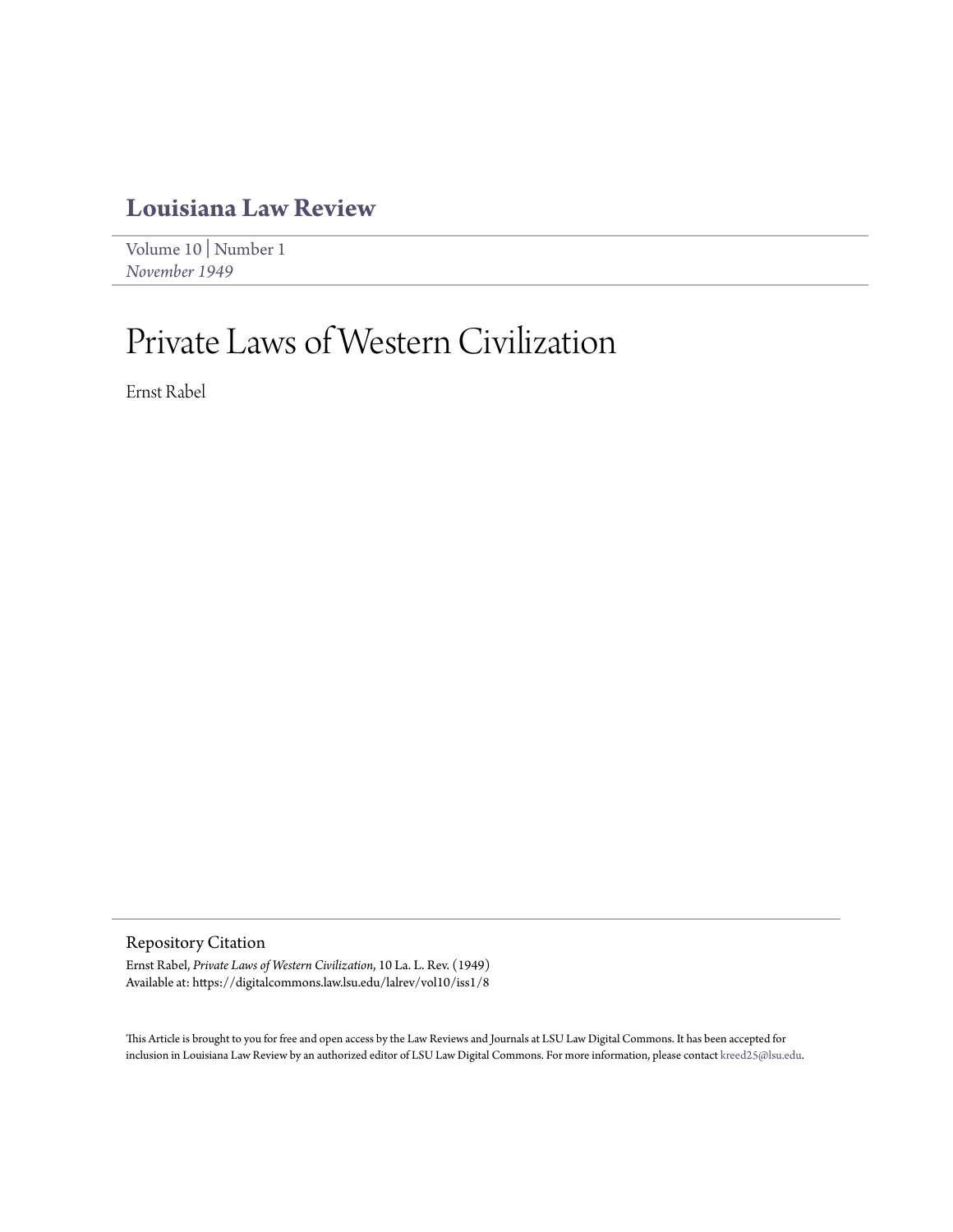## **Private Laws of Western Civilization**

### *Ernst Rabel\**

Human history has entered a new phase. That it should have produced "one world" we cannot very well see. But that the countries of western civilization have awakened to a better consciousness of their historical relations and the immense stock of their common vital beliefs, endeavors, and cultural resourcesthis is an overwhelming event that should never again be obliterated. The lawyers have compelling reasons and magnificent opportunities of sharing the great work of consolidation, cooperation, mutual understanding, reciprocal aid, universal progress, and international scientific development. Our  $\hat{v}$ remost task is to bridge the age-old cleft that runs through the western laws, separating the Anglo-American "common law" firom the "civil law."

"Common law" is a popular term denoting the law of England and the United States as a whole, or at least inasmuch as it is not changed by statutes or special doctrines. "Civil law" indicates the law of all the countries in which Roman law was, at one time, received or one of the romanistic codes has been imitated. Their territories include all of Western, South and Central Europe, Louisiana, Quebec,. Puerto Rico and all countries of Central and South America, the Philippines, Egypt, South Africa, Ceylon, Japan, China and Siam. Moreov.r., the law of several states of the United States has been consider ably influenced either by French or Spanish law.

Study of foreign laws and comprehensi've comparison of purposes and effects of the various legal systems 'affords the answer to many of our gravest problems.

In the United States, comparative legal research has been

**The Louisiana Law Review begins herewith the publication of papers read by the author as guest lecturer of the Louisiana State University in April-May 1949. The lecture on Roman law was also a part of the unprinted lecture series, The Conception of Civilization: A Historical Analysis, at the University of Chicago, on July 16, 1947.**

**The other papers in this series, "The French Civil Code," "The German and Swiss Codes," "The Civil Law and the Common Law" and "Our Laws and the World" will be published in the following issues of this volume. The Louisiana Law Review will also republish the entire series of papers on "Private Laws of Western Civilization" in booklet form.**

**<sup>\*</sup> Research Associate, University of Michigan. Formerly Professor of Law at the University of Berlin, Director of the Kaiser Wilhelm Institute for Foreign and International Private Law, and Judge in international courts.**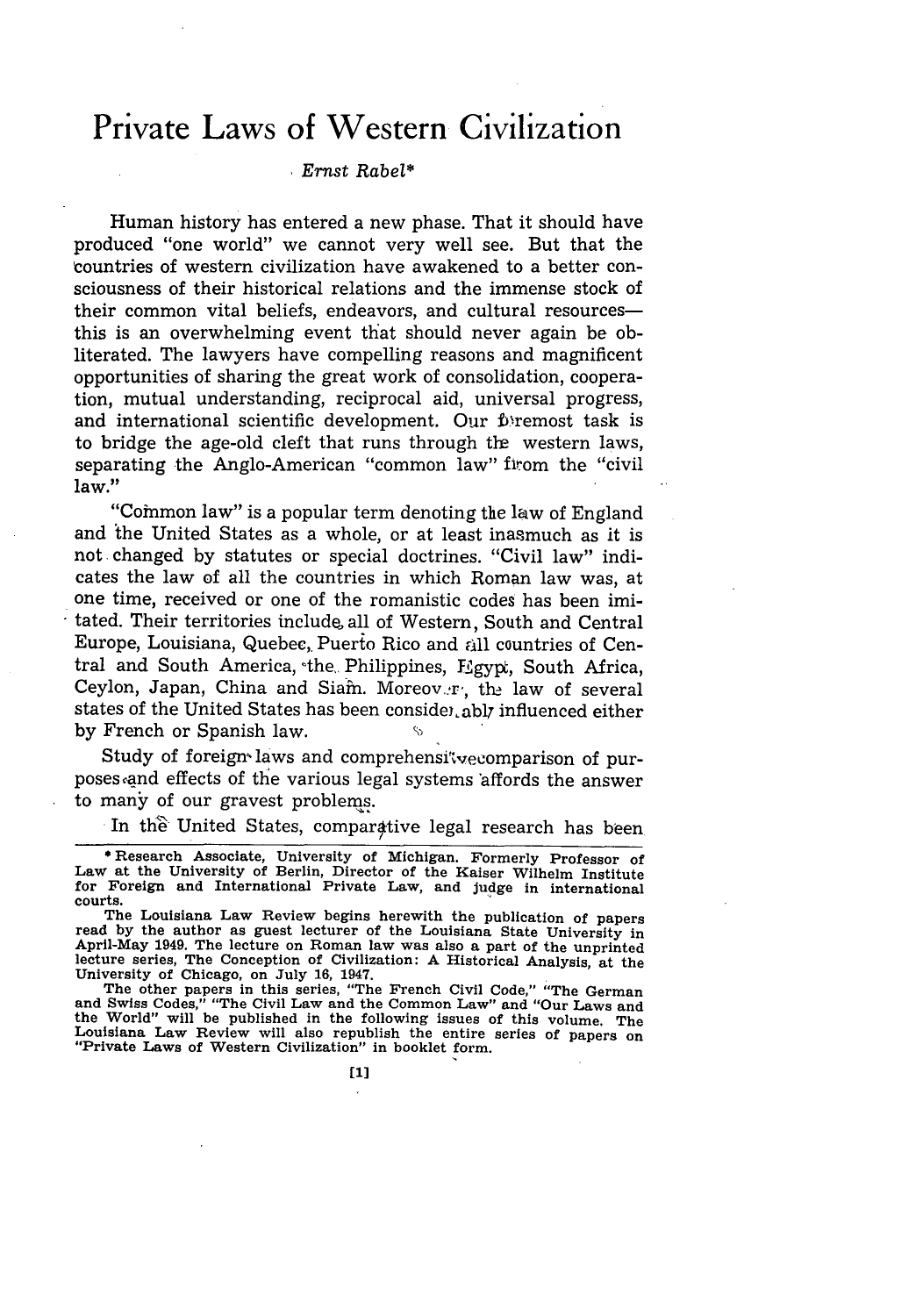cultivated in an extremely useful judicial and literary work, because of the coexistence of the several states of the United States, all legislating in sovereignty. Out of disparate rules, principles of American law are crystallized and through restatements and uniform state laws uniformity is growing, in better harmony with the standardized habits of American life and business. But everywhere in the states with the only exception of Louisiana, the Anglo-American law is the basis. Here, a French code with Spanish elements is posited against the background of the Anglo-American surroundings. In this state, civil law and common law, these allegedly irreconcilable antagonists, are parents to the actual law. This, indeed, is an ideal place where the two halves of our juristic heritage may be examined and judged.

Many avenues are available to approach the foreign and international legal phenomena. But an American student leaving the familiar scene of his domestic law may prefer to look first of all on the most outstanding phenomena of the civil law: the Roman law whose body and soul migrated through so many transformations, and the civil codes of France, Germany and Switzerland. Hereafter we shall examine the famous antithesis between civil law and common law. Finally, we ought to raise the question whether the present condition of our laws satisfies the requirements of the contemporary international life.

## PART I. THE SIGNIFICANCE OF ROMAN LAW<sup>1</sup>

On the main gate of the Imperial Palace of Vienna, the seat of the House of Hapsburg who ruled the core of Europe for six hundred years, the inscription reads: *Justitia Fundamentum Reg-*

**<sup>(1)</sup>** Introductory Note. The Periods of Roman and Romanistic Law.

The Twelve Tables (450 B.C.) reflected the law of a small patriarchal community. But the jurisconsults from about 100 B.C. to the end of the Republic **(28** B.C.) and subsequently, those of the "classical jurisprudence" (until about 250 A.D.) reached **a** height unrivalled in antiquity and middle ages. In the early Byzantine period (from Constantine, **300** A.D.) the Roman legal conceptions and rules to a certain extent were mixed with Oriental, Greek, and Christian elements in practice and in the law schools of the Orient. On the order of the Emperor Justinianus, the (later so-called) Corpus Juris was compiled, consisting of the Institutions, the Digest and the Code (A.D. 533-534). This work was taken as basis for the law of the Church (Canon law) and was most thoroughly but uncritically studied in Bologna and other universities **by** enthusiastic scholars, the "Glossators" (1080-1250 A.D.). One of them, Vacarius, was the first to teach Roman law in Oxford, England (from 1149 or a little later). The subsequent school of "Legists" or "Postglossators" adjusted the "Glossa" to the practical needs of the Italian cities and obtained a comprehensive legal system (1250-1400 A.D.), which in the course of several centuries was adopted in most parts of the European Continent, not only as a scientific model but as the law in actual force, though blended in very different dosages with Germanic conceptions. This system was the object of all the following juristic efforts inspired by such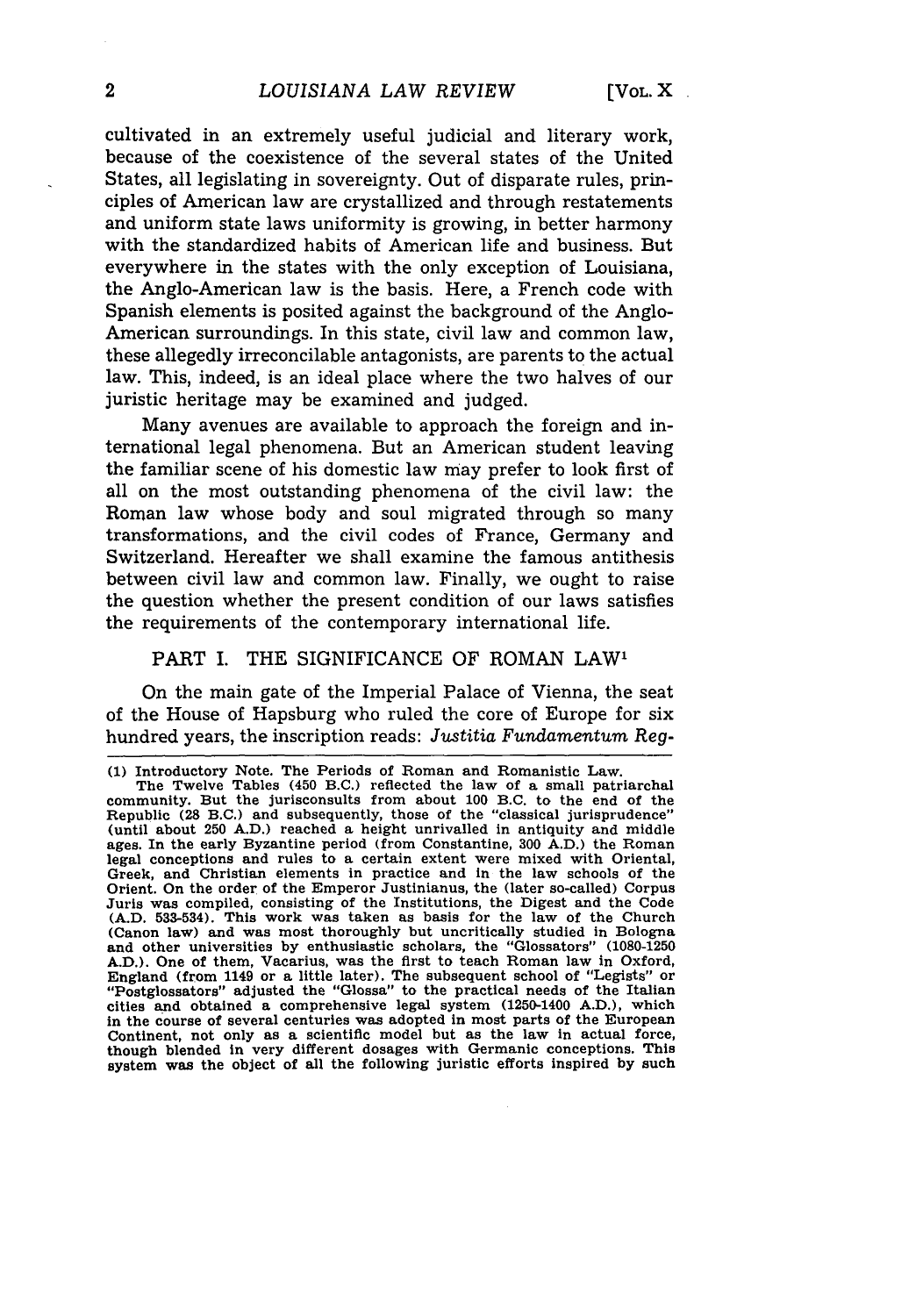*rorum.* In these three words, justice is the fundament of government, which have significance for international life as well as internal administration, the function of law was summarized exactly as under the Roman emperors. It was not by accident that the motto was in Latin. In the origin and .the consolidation of the European monarchies at the dawn of the modern state, Roman law was an essential factor.

#### I. THE CAUSES FOR ITS SURVIVAL

But this is only a part of the answer to the question what Roman law has meant to the Occident. Another part is in the words of a Canadian writer of 1907, that "the Roman law is a great step toward the growth of the human mind, although one which has been strangely neglected in professed histories of civilization."<sup>2</sup>

Roman law, the law of ancient republican and imperial Rome, was essentially developed by a class of professional lawyers, similarly as was its counterpart, the English law. In the Roman republic, the lawyers were originally high priests, but relatively early, from about 300 B.C., were followed by laymen belonging to the same aristocratic ruling class as the pontifices. During the following period of the principate, that is, the early or Roman Empire (from 28 B.C. to 250 A.D.) the lawyers were high functionaries including former consuls and governors. The last great jurists were prime ministers. They were not judges as were the English leading jurists. Only their personal reputation supported

great currents of mind as the earlier and later humanism, moral theology, the reformation, the philosophy of natural law, and furnished in its latest aspect much of the materials of which the European codifications were composed. Around 1800 A.D. the immensely scattered laws of Prussia, France, and Austria were unified in codes. In a third of Germany, "Roman" law remained in force until the Civil Code (1900). These and similar codes in Italy, Spain, et cetera, have been highly influential in most countries of the world. These laws are called "romanistic" to the extent that their content goes back to the teaching of the Italian doctors. *Literature:*

Wigmore, A Panorama of the World's Legal Systems (St. Paul, 1928) **3** vols.

Sherman, Roman Law in the Modern World (3 ed., New York, 1917) **3** vols.

Vinogradoff, Roman Law in Medieval Europe (2 ed., Oxford, **1929).**

Buckland and McNair, Roman Law and Common Law (Cambridge, **1936).** Articles (in English) on Roman law in the British Empire and in the United States, **by** Lee, Sherman, and Radin in (1934) 2 Atti del Congresso Internazionale **di** Diritto Romano.

Schulz, Principles of Roman Law (Oxford, **1936).**

Koschaker, Europa und das Römische Recht (Muenchen, 1947).

Stintzing and Landsberg, Geschichte der deutschen Rechtswissenschaft **(1880-1910).**

2. Lefroy, Rome and Law **(1907)** 20 Harv. L. Rev. **606.**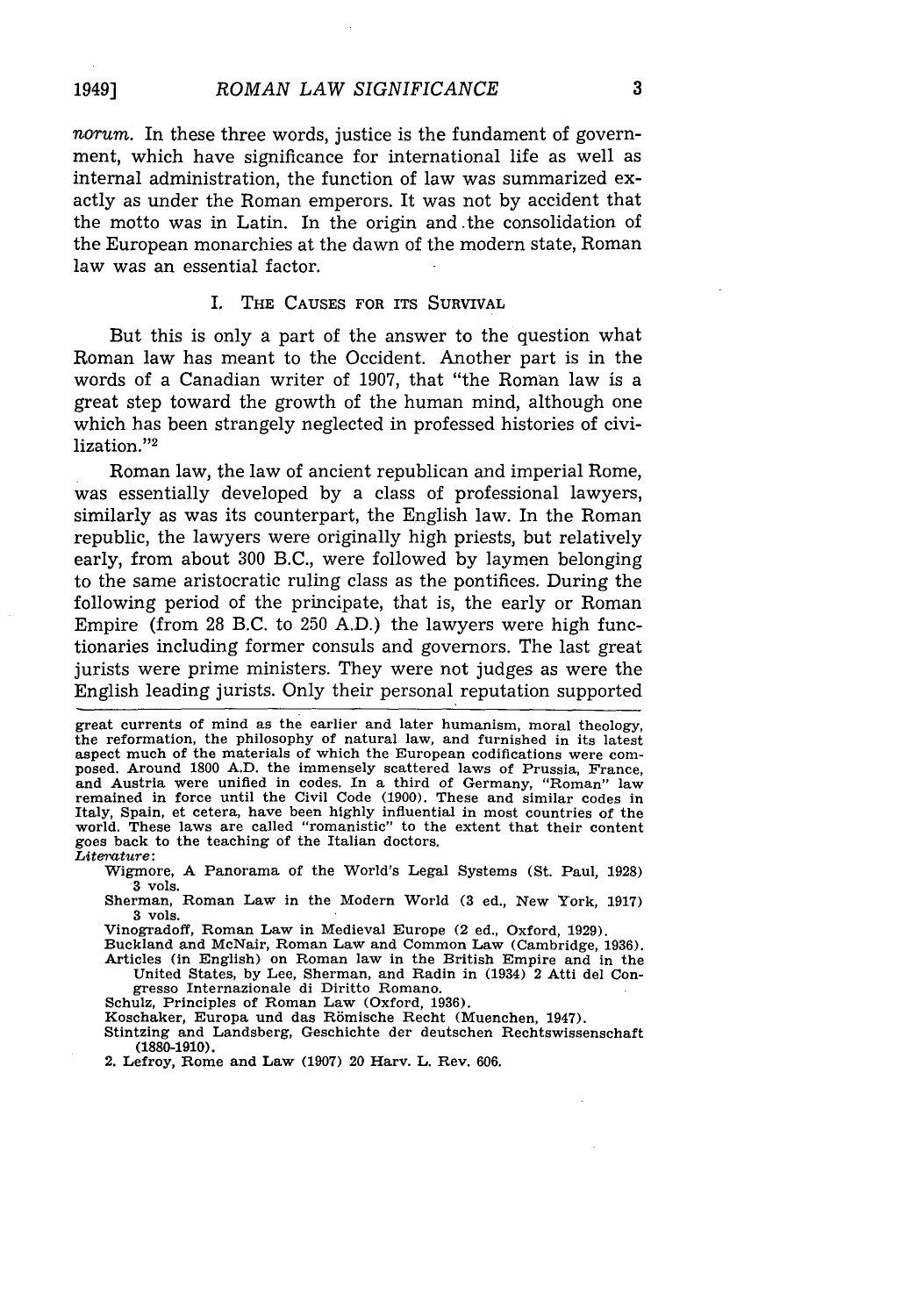them when they gave unofficial consultations, drafted contracts, taught and wrote, and in a continuous vivid forensic debate counseled prudent little changes in the law, which accumulated to a soberly practical, all-inclusive transformation of a small town's law into the richest and most effective set of legal thinking the world ever knew before and for a millenium thereafter. On the background of an empire expanding to the borders of the known world, legal art grew in periods, comparable to the stages of painting from Giotto's stiff beauty to the faultless perfection of Leonardo and Raphael. The terse responses of Papinianus have been reputed in subsequent times as enigmatic and our eager text critics have impugned quite a number of them as spurious. Not at all. It needs a highly equipped modern jurisconsult to comprehend the wisdom and concentrated thinking of this classic prince of jurisprudence, as he was called in the fourth century.

Of course, it did not yet amount to what we call legal science. The discussion was primarily concerned with cases, quite as in English common law, originating in the tribunals. And again, as in common law, the case was envisaged as a problem of court proceedings rather than in the terms of right and duty among citizens outside litigation. But if we turn over the pages of English legal history, we sometimes wait breathlessly: will finally the same result be reached as once in Rome? Titus has sold by mouth a slave to Gaius for 100,000 HS., or stated in the English manner, Brown has orally sold four horses to Jones for 200 pounds. Can the seller sue the buyer? Yes, said the Romans from times before Christ; the answer in England was no, as late as in sixteenth century, and has been no again from the year 1677 A.D. On to this day, in England and the United States, when there is a memorandum in writing, the seller may sue in our courts for damages for nonacceptance just as in classical times, but not always for the price as under Justinian, and as it will be the rule in the future American sales law.

The jurists in Rome thought in terms of cases of litigation but each of their solutions fitted into the pattern of a growing body of categories and rules. They were eminently conscious of the main purpose of law, namely, that of creating peace and order. Without formulating a system, they created the materials for building one. And this is what in an awkward and hesitating manner the Byzantine epigones of the great masters gradually attempted to do; and what the Postglossators many centuries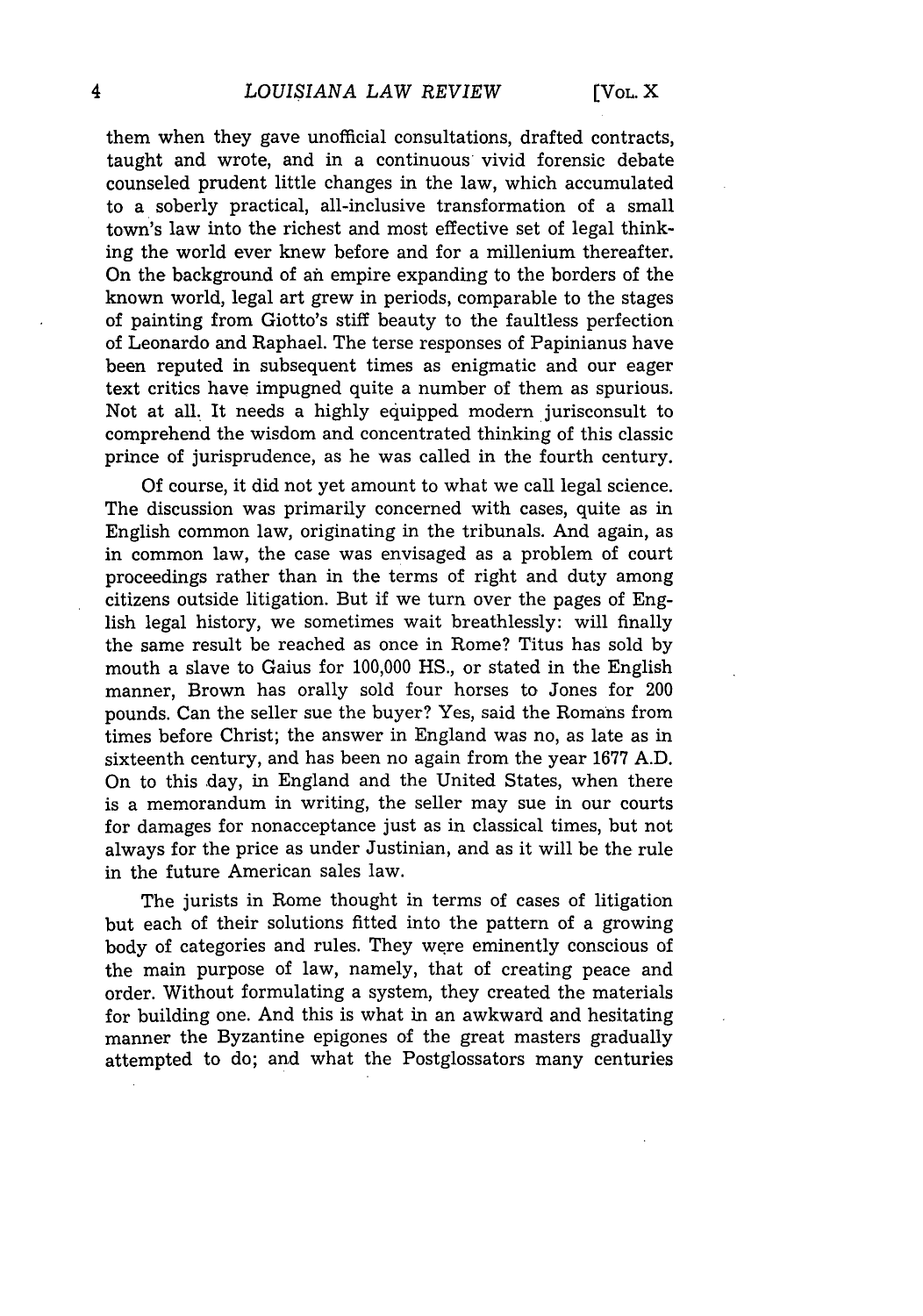later achieved, brilliantly in the opinion of their successors, although our own ambitions go higher.

Thus it happened that the Corpus Juris, as elaborated by the medieval scholars of Bologna, presented itself to the educated classes of the European continent as an enormous collection of gnomic wisdom plastically manifested in a mosaic of single decisions, but for the first time clothed in persuasive theoretical language.

There was much more to it, however. The most important portion of the Roman law in the third century A.D. had been freed from its archaic and national formalities and limitations. A business law was established suitable for every one of the multitudes of peoples living in the Empire. Subsequently, the center of this world shifted to the East-where from time immemorial deep thought and legal custom and thriving trade were flowing in mysterious richness; where the most ancient laws mingled with Greek city laws and the governmental ordinances of the kings, the successors of Alexander the Great; and the Roman rule superimposed new elements upon this baffling fusion. This Byzantine period, the period between the great classics (250 A.D.) and Justinian's compilation (533 A.D.) was fertile not only in academic studies but changed the spirit of the Roman institutions. We have learned to recognize many Greek and important Christian innovations, and modern scholars are hoping to diagnose more exactly the measure of the various Oriental influences. We may say that much of the oldest and best proved social experiences of mankind is laid down in the so-called Roman law.

In the Middle Ages, however, this inheritance was treasured as something more than the product of learned jurisprudence. The German emperors of the Middle Ages considered themselves as the legitimate successors of the Roman emperors. Justinian, the sponsor of the Corpus Juris, was their vaunted predecessor. The Corpus Juris was a symbol of the continuous empire, its law book. At the same time, the Roman church based its own law on the Roman traditions. Empire, Papacy, and Roman law were the three great pillars remaining upright in the collapse of the ancient world, all three of universal significance "for all peoples,"<sup>3</sup> the pillars on which the medieval civilization rested; and the Roman law was the only secular cultural possession secured by the authority of both the church and the emperor.

**1949]**

**<sup>3.</sup> Justinian addressed his "Constitutio Tanta" introducing the Digest to the Senate and all peoples ("ad Senatum et omnes populos"), the Greek version adds "of our oecumenicity."**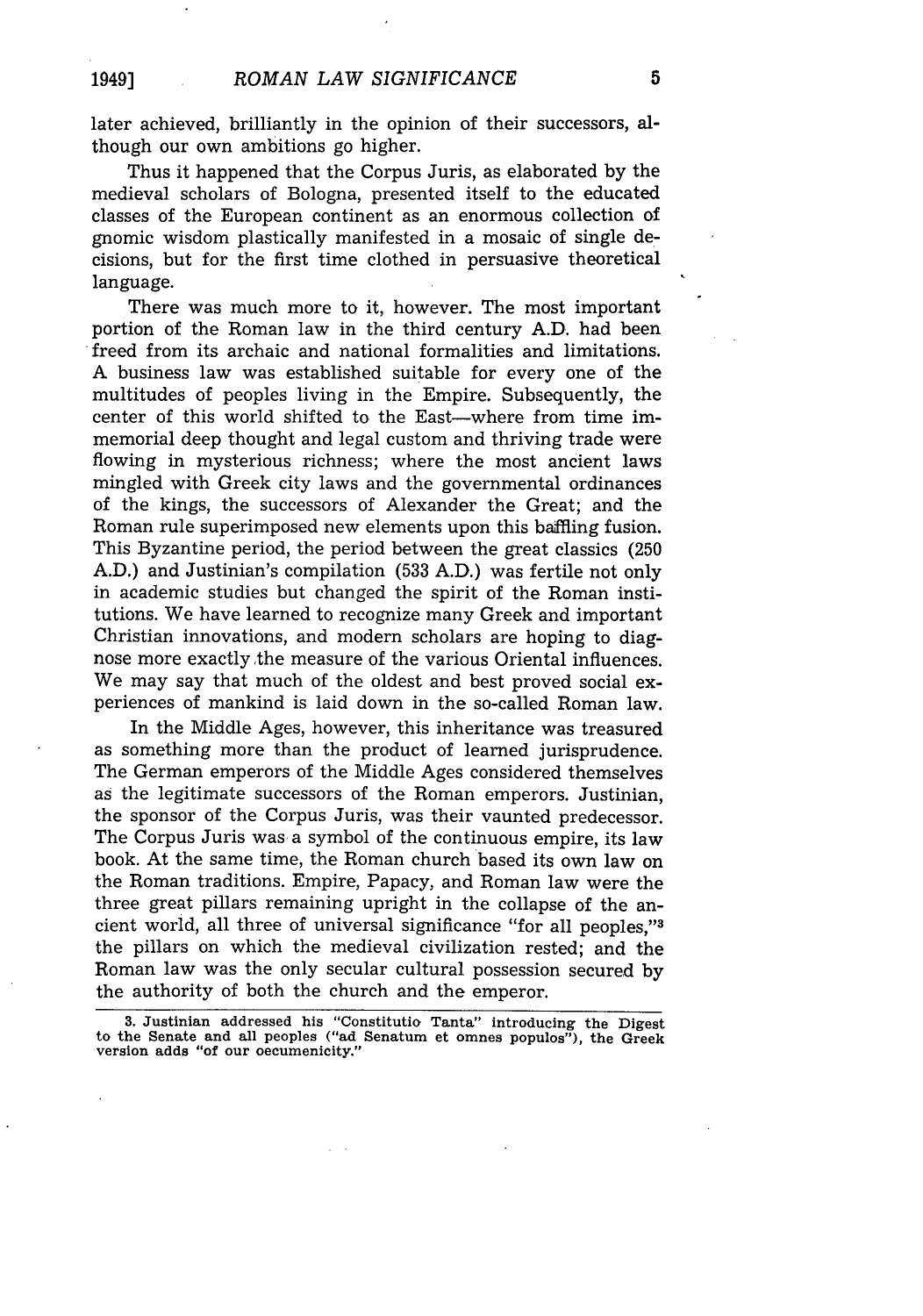All this must explain the firm conviction prevailing from the eleventh until far into the fifteenth century that there was only one law, the authoritative, written, wise and eternal law of Bologna, the ratio scripta—the embodied legal reason. The most astonishing in this sequence of events is the so-called reception of the Roman law in Germany, in the course of several centuries, from the fourteenth to the eighteenth, without any historical preparation, as was the case in South France, without any legislative act, a book in a foreign dead language.

To gain such a conquest, Roman law had developed new attractions. Two only may be mentioned. The law of the ancient world offered a system of commercial institutions, which after successive adjustments could support the very considerable business life of the many flourishing Italian cities such as Florence, Pisa, Genoa, and Venice, as well as of all the trading centers such as Marseilles and Paris, Bruges and Ghent, Augsburg and Hamburg and Novgorod. Maritime law can trace its evolution directly back to the Rhodian Sea law; the "general maritime law" (in the parlance of English and American courts) has been strikingly uniform throughout the seafaring nations. On the other hand, the states emerging from the decay of the feudal system needed and used the lawyers trained in Roman law as administrators, judges, notaries and advocates. The consolidation of the modern European state was intimately connected with the birth of bureaucracy—the civil servants being selected from the ranks of the lawyers. The Hanseatic league chose its office heads not otherwise: the secretary of the "factory" in Bergen (Norway) was always a doctor of laws and in the great steelyard in London ultimately the most influential representative was regularly a man trained in Roman law.4

Toynbee speaks of an Italistic Age of western history.5 He refers to a new era of the old Italian culture set into motion by the achievements of the city-states of Northern Italy during the Renaissance and continuing in the North of Europe from the fifteenth into the nineteenth century. This is quite true with respect to the formation of law and state, although the historian does not mention this aspect.

Finally, the thinkers in all the great spiritual movements from the Fathers of the Church to Canonists, Humanists, and social emancipators, have referred to the ideas of law and justice

**5.** Toynbee, **A** Study in History (reissue, 1948) **6** vols.

 $6\phantom{1}$ 

**<sup>4.</sup> Cheyney, The** Dawn **of a** New **Era 1250-1453 (1936) 26f.**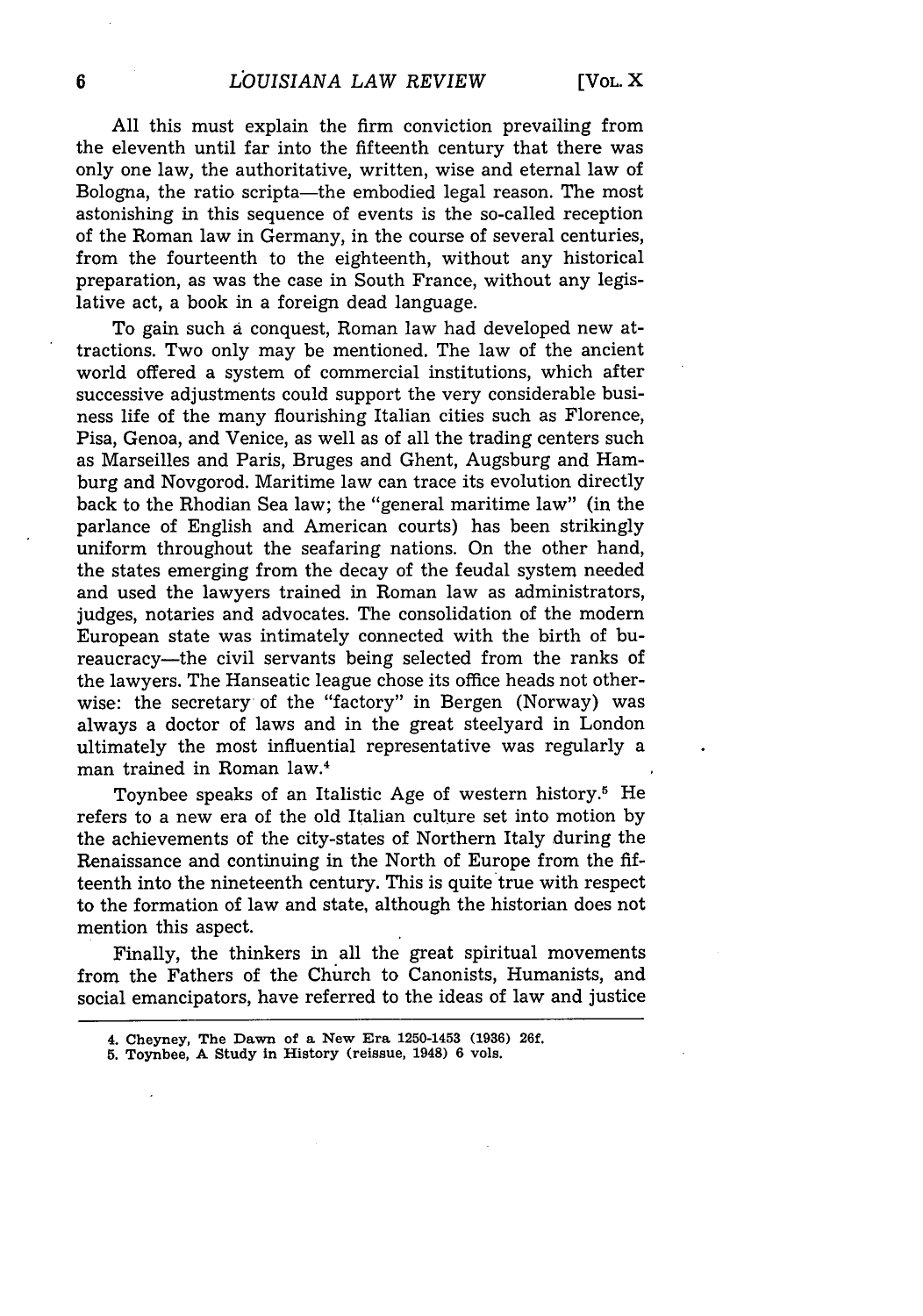with their eyes on the Roman law or what was so called at the time. It is curious to read Christian Wolff and his deductions from the postulates of Natural Law. Almost invariably, his conclusions end in a Roman rule of law.

At present there are not many law courts left in the world where the Corpus Juris is applied as a living statute. It is still in force in South Africa and Ceylon. Even there, as soon as the South African Supreme Court has decided a problem, this decision becomes a source of law, and makes the Roman law obsolete. Yet the innumerable transformations, through which the Roman law has gone during the thousands of years in the distant places of the earth, are the object of continued passionate studies conducted by scholars of all nations. The fragmentary monuments of this antique legal world still appear as an inexhaustible storehouse for the most diverse subjects. A learned American lady, Mrs. Mary Brown Pharr, confirmed this in The Classical Journal of April 1947 by an article on The Kiss in Roman Law.

### II. SIGNIFICANT FEATUREs

1. Roman law in all its stages has increasingly abandoned its national character; it was the common law of the Roman empire, pagan and Christian, of northern Italy, of the European continent. In all these periods many local customs and laws changed the picture from people to people, from region to region, from town to town. Even at the time of the Imperium Romanum after the Constitutio Antoniniana which conferred citizenship on broad classes of inhabitants, many other laws remained alive. And the "Roman" code, in substance, was less Latin than an average American Statute book is English.

It is this peculiar ability of the Roman law of living in symbiosis (union) with diverse legal organisms that has promoted its functioning as the medium of legal science. In fact, we may recognize at last that no legal science, in the usual meaning of the word, is produced by isolated nations. Cicero, disgusted by the casuistry of his contemporaries, asked for a thoroughly elaborated system of legal rules; but the time was not ripe for it, the old city law had not yet experienced the full impact of the needs of the empire. In the North, nearer to our times, Scandinavia and England have demonstrated what self-sufficient laws may and may not achieve. The invasion of the cosmopolitan Roman system into these secluded countries was successfully resisted. When Vicarius in the twelfth century imported the mos *Italicus* (teach-

7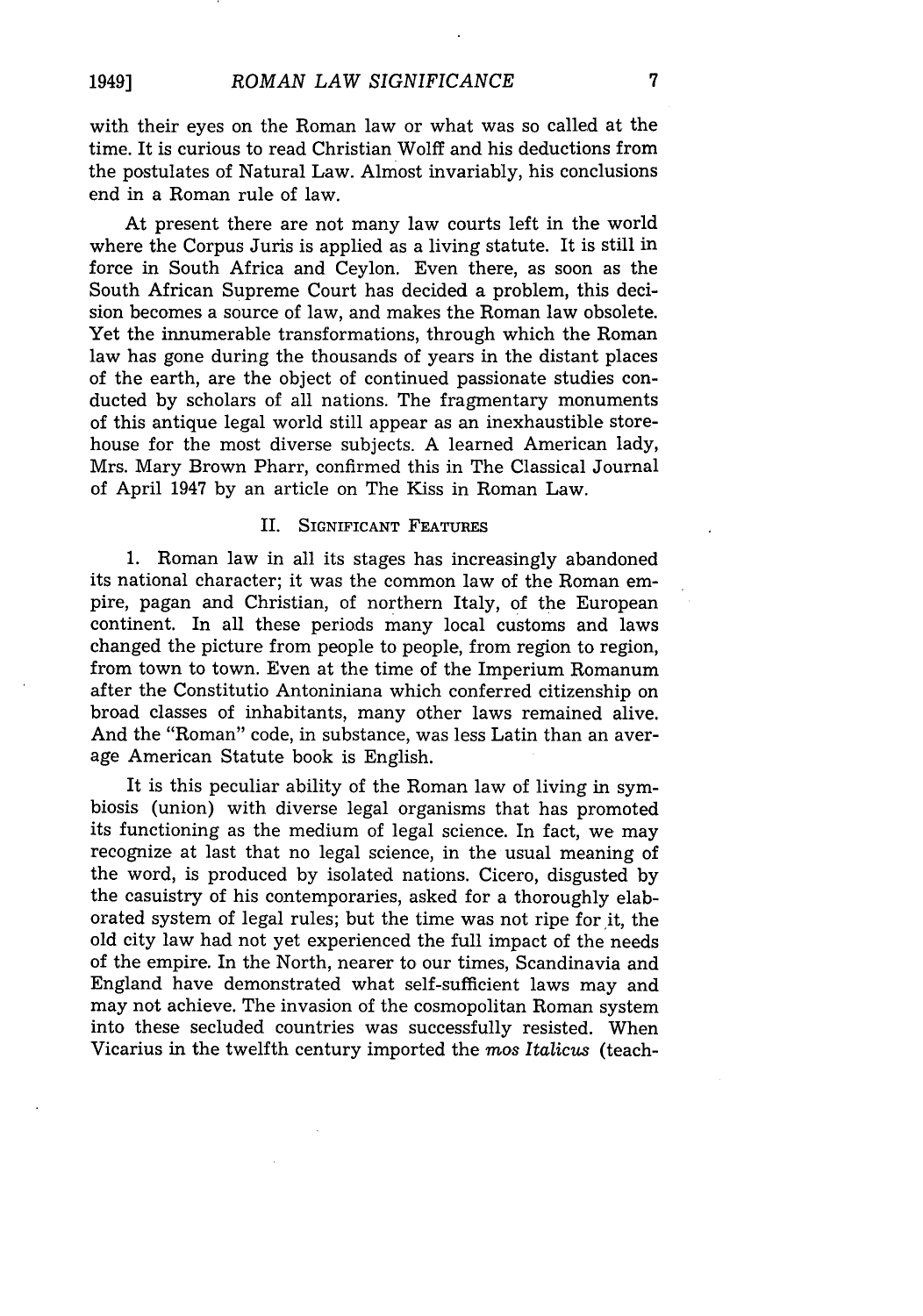ing law in the exegetic manner of Bologna) into Oxford, King Stephen was induced to prohibit his lectures. And the Barons at Merton, A.D. 1236, declared, *"Nolumus leges Angliae mutare,"* marking the divorce of' English law from Canonistic and Roman legal thought. In the sixteenth century the acute rivalry between the ecclesiastical and civilian jurists-the Doctor's Commonsand the common law courts was won by the latter under the mighty leadership of Sir Edward Coke. Now, strong particularistic feeling is a natural phenomenon, and the British Isles and remote Scandinavia were fortunate in being spared the continental turmoil. What the English lawyers achieved by themselves is extraordinary. But if we look to the beginnings, we see that old customs could not provide the logical definiteness, the generalizations and abstractions needed for legal system building. When Glanville (1187) and Bracton (1250), the founders of the English law, attempted to bring order into the mass of decisions, they simply resorted to the Glossa. The Glossator Azo prepared the ground on which Bracton discussed law and justice, king and people, the binding force of judgments, usage, and sovereignty. Of course, he took "logic, method, spirit rather than matter." Again, the modern evolution of Anglo-American theory started with John Austin's analytical jurisprudence under the influence of the German Pandectists; and the highest achievements have been due to such scholars as Sir Frederick Pollock and Roscoe Pound whose broader and superior knowledge of the outside world revealed the "spirit of the common law." Roman law has encountered in both hemispheres as much enmity as enthusiasm. It is well recognized that "the true grounds and reasons of law were so well delivered in the Digest that a man could never understand law as a science so well as by seeking it there."7 Everywhere, the transition to a new era of civilization required essentially more and better coordinated thought on the relations between man and man and on the function of legal rules than the original development could afford.

2. Conceptions of state constitution and administration have changed so much in the course of history that the ancient methods of governmental organization are inapplicable. Only by specious arguments, the doctors of Roman law bolstered the claims of their masters, emperors and kings, through quotations from the

**<sup>6.</sup> Maitland, A Sketch of English Legal History (1915) 42, 44.**

**<sup>7.</sup> Hale, quoted after Bishop Burnet by James Bryce (1901) 2 Studies in History and Jurisprudence 477. See also Buckland, Equity in Roman Law (1912) 131; Lefroy, loc. cit. supra note 2.**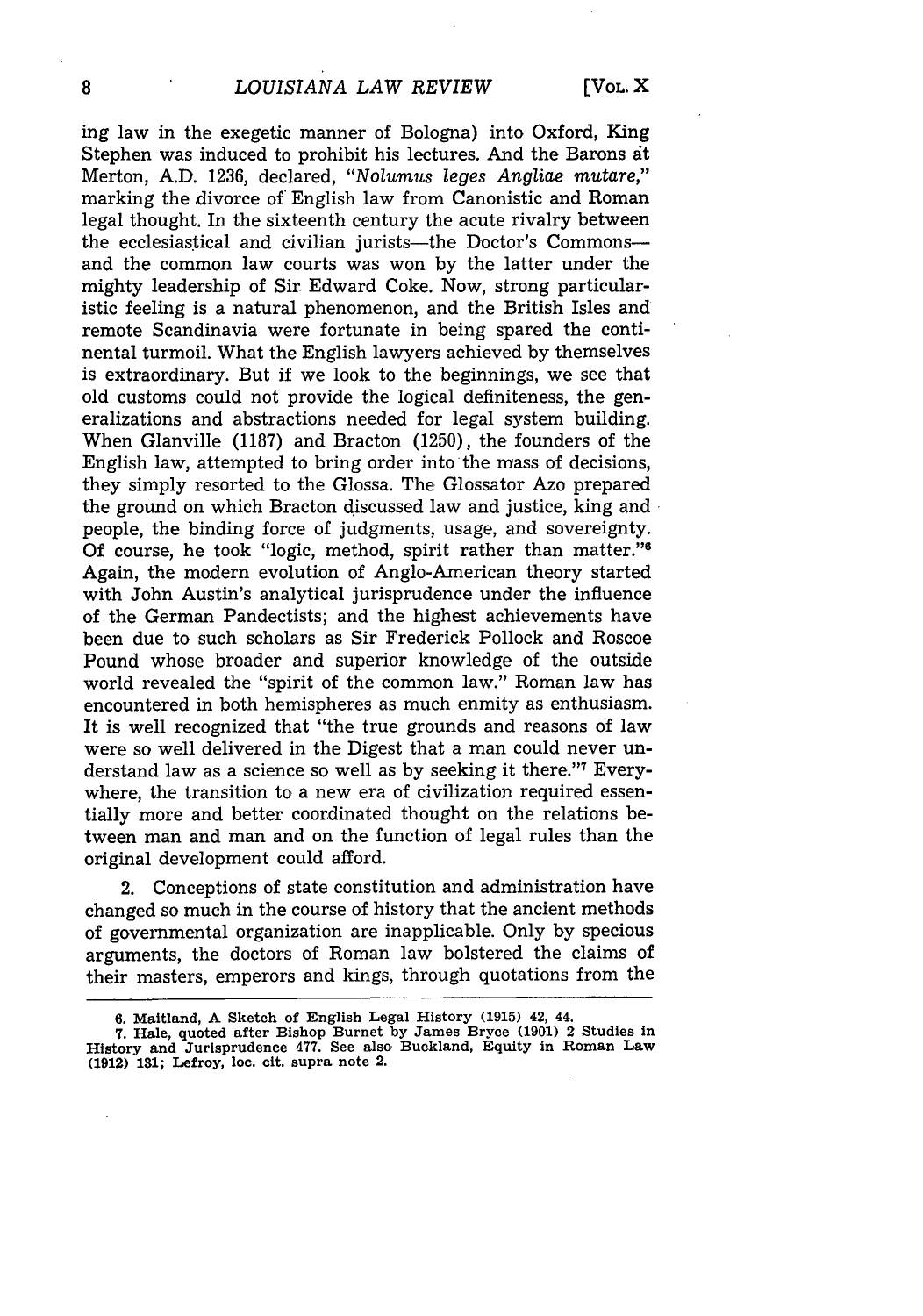Corpus Juris. A favorite device was to invoke the fragments that in Justinian's meaning elevated him over mankind and human law, as the mediator between God and men. We may, however, note the legend about the Glossator Bulgarus, riding on the right hand of the Emperor Frederic Barbarossa, while Martinus rode on his left. Barbarossa asked them whether the emperor was not by right Dominus, lord, of everything held by his subjects. Bulgarus replied that he was lord politically but not the owner.8 And when Thomas Cromwell quoted to Henry VIII the sentence that all was law what pleased the emperor, and turned to the "civilian," that is Romanist, Stephen Gardiner for support, Gardiner told the king that it were better the king make the law his will than make his will the law. $9$ 

3. The most lasting and intensive Roman influence has been exercised on private law. The Romanistic doctrine offered adequate basic concepts, sharply defined in concise and consistent terminology; mature rules; a complete system; logical firmness tempered by a high sense of equity-all this stabilized by the principle of civic equality. It was a law designed for maintaining justice in the social intercourse of free individuals. Modern international law, in its efforts for peaceful coordination of sovereign states, has never found a better model.

The institutions of Roman private law, so smoothly practicable and easily adjusted to new purposes, were capable also of a sort of transmutation. Out of the materials furnished them by history, the Postglossators developed maritime insurance, negotiable instruments and the first doctrine for the conflict of laws. In the sixteenth and seventeenth centuries such basic legal subjects as contracting by consent, agency, assignment of debts, and contracts in favor of third persons were brought to their simple completion on the lines of their ancient evolution, an achievement that Justinian's compilators had been unable to perform.

4. We should stress the social purposes more than technical qualities of the law.

Germanic judicial contests were often decided through battle. Church and Roman law united against this deeply rooted custom. In a long struggle, the medieval ordeals were replaced by the modern principle that litigation is decided by production of evidence. It has taken even longer, however, to regain the prin-

1949]

**<sup>8.</sup>** Bryce, **supra note 7, at 95.**

**<sup>9.</sup> Plucknett, The Relations between Roman Law and English Common Law Down to the Sixteenth Century (1940) 3 U. of Toronto L. J. 24, 46.**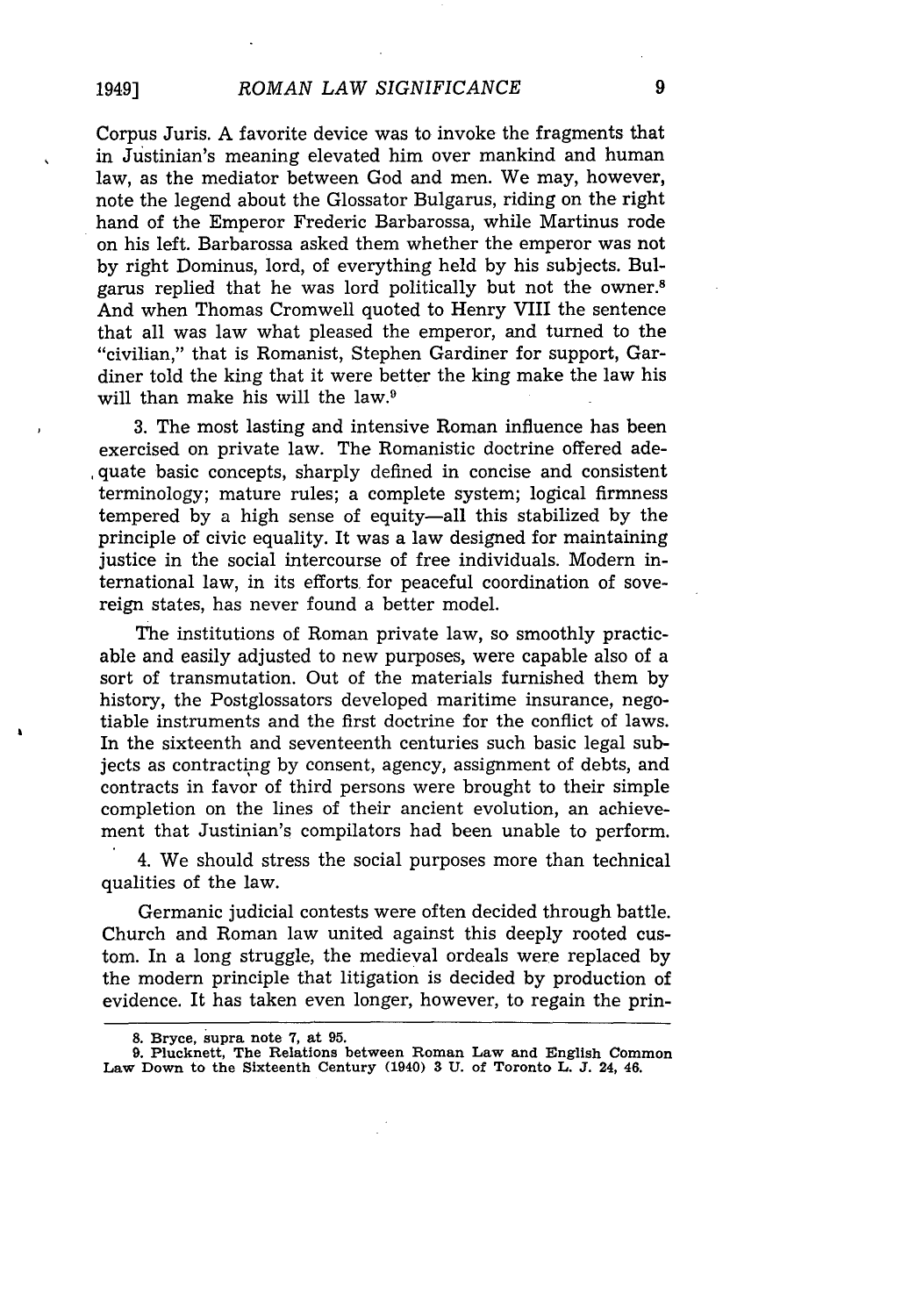ciple natural to the classical Roman procedure that the judge should evaluate evidence brought before him according to his own conscientious conviction, and not bound by formalized legal rules determining what this or that document is worth, how many witnesses are needed, of what kind, et cetera. Common law lawyers, it is true, have never adhered to this Romanistic view. To weigh the merits of the excellent big American compendiums of rules on evidence against the continental systems may well be one of the many topics for which comparative research is desirable, with due appraisal of jury procedure.

That men are free and equal, in antiquity, was a principle restricted to the citizens, but philosophers and jurists expressed views that inspired the modern school of natural law in its successful fight to free the serfs, the peasants attached to the lord's land-the persons of the serfs as well as their land. "Nothing is sweeter than freedom," said Cicero; "other nations may endure servitude, our nation cannot." Lawsuits were decided, wills construed "in favor of freedom." Divorce was permitted because marriage must be free. And under Justinian freedom is declared "inestimable" in money. Freedom of speech under the most illfamed emperors shames many modem states. And it was a firm axiom respected throughout the old empire that the Italian soil was free. Free ownership was incompatible with tributes and stipends and forced labor, in strict contrast with the situations in the Roman provinces, the Middle Ages, and all the manifold English tenures up to 1925. America has returned to these simple ideals.

In the Spanish Siete Partidas, most influential on Spanish and Latin-American laws, you may find quoted the Supreme Commands of  $Law<sub>10</sub>$  which Justinian took from the classics.<sup>11</sup> They illustrate what Dean Roscoe Pound has called the Roman idea of a moral rule of conduct backed by the authority of the state. $12$ 

*Jus est ars boni et aequi.* Law is the art of finding the good and the equitable. *Cuius merito quis nos sacerdotes appellet*of which rightly we may be called the priests, and so on. *Juris praecepta sunt haec: honeste vivere, alterum non laedere, suum* cuique tribuere.-The commands of law are three: to live honestly; not to wrong another; and to attribute *suum cuique.* To each his own! This was not just a high-sounding phrase; the

**<sup>10.</sup> Siete Partidas, Part. III,** tit. **1, c. 3. 11. Ulp.** Digest **1, 1, 1.1** pr. § **1; 1.10,** § **1.**

**<sup>12.</sup>** Pound, The Task of **Law** (1944) **50.**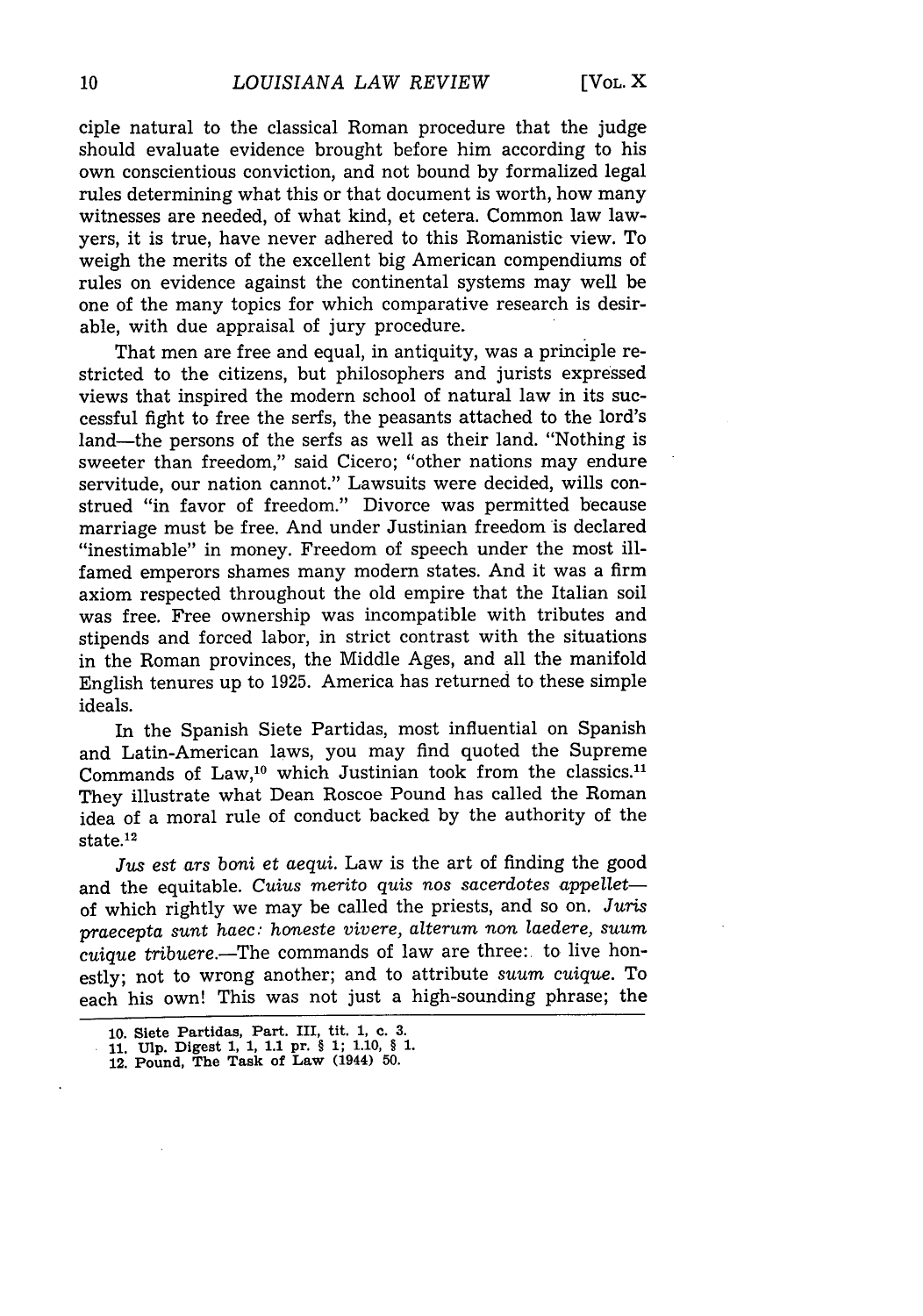sources bear overwhelming testimony to the serious effort made to bring reliable and equitable justice into the social relations. Man is an individual with his clear cut rights in his own sphere, which the state respects and impartially guarantees. Man is protected as an individual, not as the member of a group or class,<sup>13</sup> a guild or inn, lord or vassal, knight or burgher, squire or serf. What it means, that public and private spheres are neatly distinguished, we could recognize in observing the increasing worship of the state in the totalitarian absorption of the individual. No wonder that the Nazis hated Roman law. If the citizen from his cradle to his grave is merely the leader's soldier, he has no right of his own, and no private law is left indeed. *Alterum* non *laedere.* Do not violate the right of others. The Romans knew the conflict hidden in this maxim. Asking when does one injure another, they were the first to crystallize the profound Greek ideas of volition and action into a foundation of legal responsibility. The thought process of more primitive nations resembles the story told in the Arabian Nights: A traveller lost in a lonely place finds a few dates and after eating them throws the stones of the dates away. Suddenly a demon appears and accuses him of having murdered by a stone the ghost's invisible son. Such is archaic law. The deed makes one liable, not evil intention nor negligence. The Romans gradually refined their concepts of dolus, culpa, factum, imperitia, neglegentia and so forth. On the basis of their doctrine of fault, an immense discussion by canonists, criminalists, and philosophers has since turned the problem of responsibility over and over. As early as in the Twelve Tables, the universal ancient right of blood vengeance was, for minor crimes, replaced by fines. The state already was well on its way to a monopoly of penal jurisdiction.

*Qui suo iure utitur neminem laedit,* use of my right cannot be taken from me because it injures another. As a consequence of individual property, you may dig in the ground all the water or build a high wall near the boundary of your land, depriving your neighbor of his water or light;<sup>14</sup> or you may blast your rocks and undermine thereby the neighbor's house. But the Roman rule was restricted more and more; "for we ought not to use our right badly"<sup>15</sup> and after a long evolution it finally yielded to a doctrine of forbidden misuse of right. In contrast, as late as in

1949]

**<sup>13.</sup>** Pincoffs, **The** Object **and Value of the Study of Roman Law (1881) 15 Am. L. Rev. 555, 570.**

**<sup>14.</sup> Marc.-Ulp. Dig. 39, 3, 1, 12. 15. Gai.** Inst. **1.53.**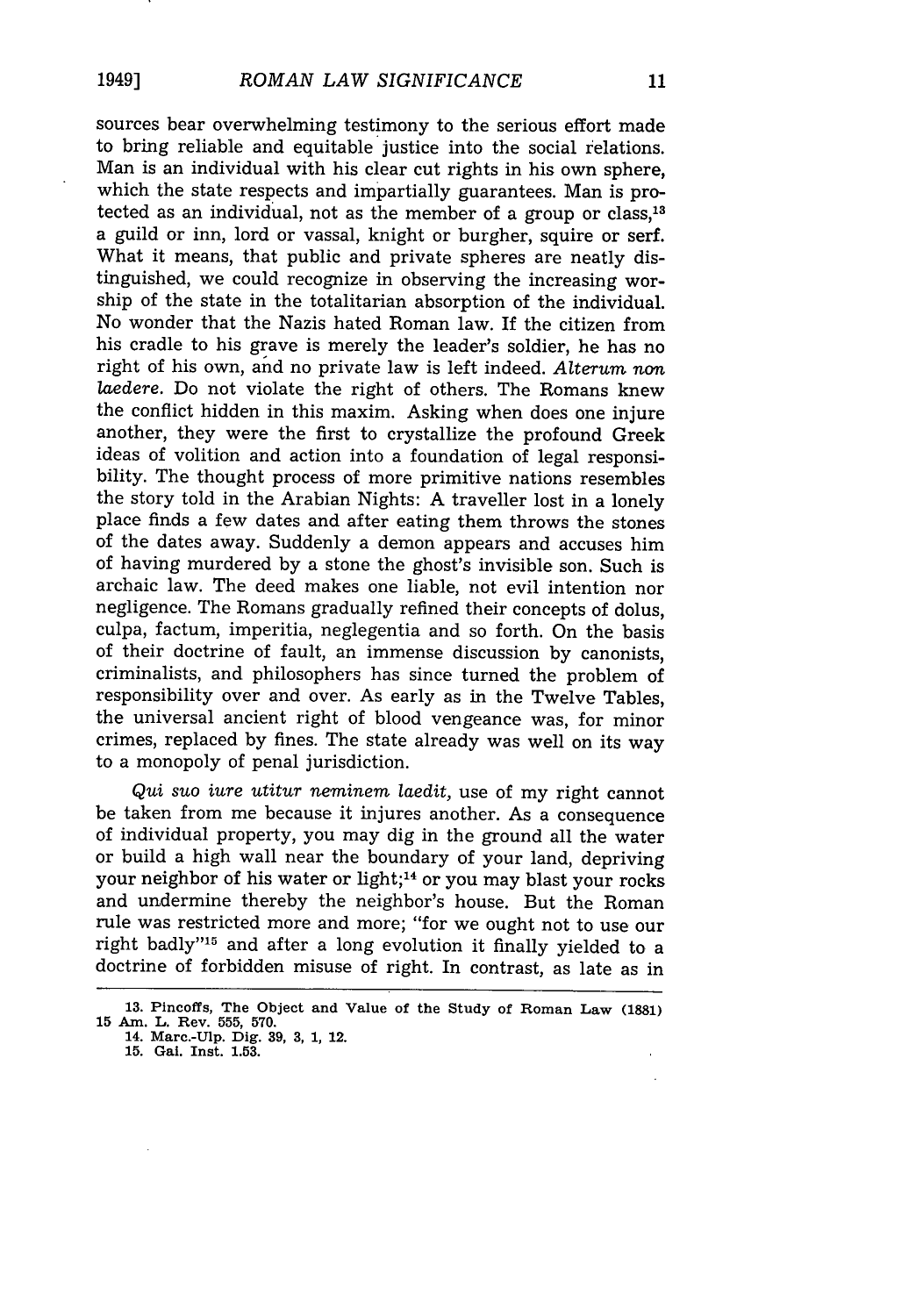1895, Lord Halsbury held that where my neighbor diverts or appropriates water within his own land so as to deprive me of it, nothing can be done; it is a lawful act, however ill the motive might be.16 Again, American decisions disapprove an unnatural, unusual or spiteful exercise of land ownership.

*Honeste vivere.* Pandectists have said that this precept prohibits not only what is penalized by express provision but also whatever is contrary to good customs, all that offends morals and decency. Equity and honesty in the Romanistic tradition permeate the entire law; no barrier is erected dividing law and equity. The Christian Byzantine sources abound with such terms as pietas, fides, humanitas, aequitas, officium.

This is another remarkable contrast with the harshness of English common law from which, however, American courts have in almost every instance emancipated themselves-in fact though not in theory. Take the right of a voluntary agent to be compensated for expenses. This goes back into the earliest known phase of Roman law. When the owner of a place went abroad, it was customary that a neighbor intervened for his interest, and according to his presumable intention, defended him in a lawsuit, repaired his fence or healed his horse. The civil law codes have inherited an elaborate institution of *negotiorum* gestio starting from the rational idea that, as Ulpian said, it is in the public interest that absentees should be defended, and influenced by the Christian idea that altruistic action is laudable. In England, as late as in 1911 a judge refused any claim for expenses of a voluntary agent, because "according to English law liabilities are not to be forced on people behind their backs."<sup>17</sup> Yet American courts will grant recovery of money spent by a neighbor who supports another's house threatened by collapse, or the fee of a doctor who treats an unconscious man. Recovery for salvage at sea has always been an exception simply because it belongs to the general maritime law, also recognized in England.

Also the history of the so called action for unjust enrichment is characteristic. The Romans perceived the force of the idea that transaction made in perfectly legal forms may offend the sense of justice, and framed conditions for allowing a plaintiff to recover where his property is retained by the defendant without just ground. The rules of the classical period were much enlarged by the Corpus Juris and certainly too much in the eigh-

- **16. Mayor** of Bradford v. Pickles **[1895] A.C. 587,** 594.
- **17. Lord Bowen in Falcke v. Scottish** Imperial **Ins. Co. [1886] 34 Ch. D. 234, 248.**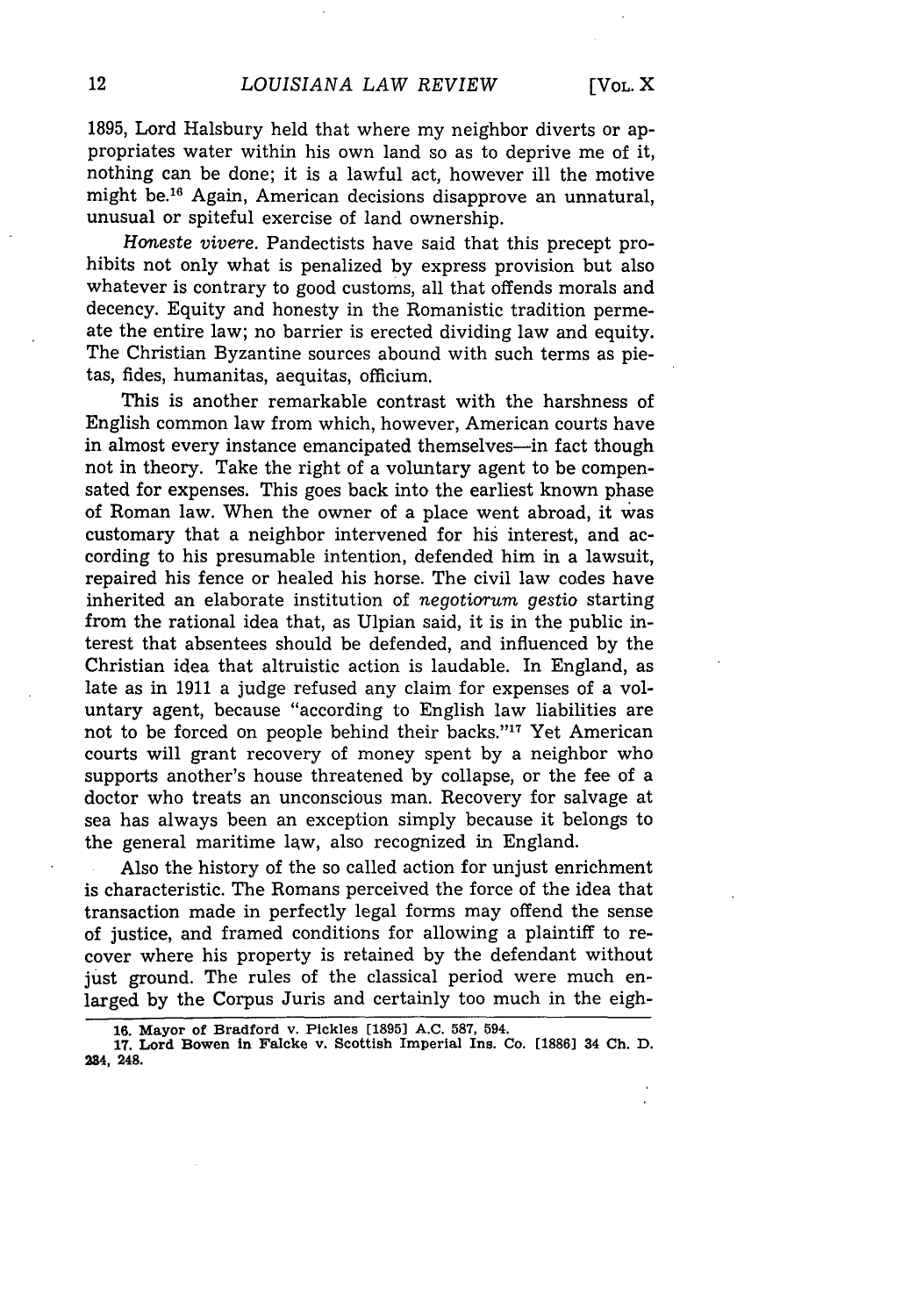teenth century where the maxim prevailed: no one shall be made richer to the detriment of another-a dangerous principle which Lord Mansfield used with prudence. But whereas the German doctrine progressed on the rediscovered Roman lines to genuine rules, to a definite doctrine of unjust enrichment, the English courts disapproved Mansfield's principle as "vague jurisprudence"<sup>18</sup> and "well-meaning sloppiness of thought"<sup>19</sup> with the result that English law now lacks a firm theory in this field, although it once had the same conceptions as the classical jurists. Anglo-American law has not yet a sure foundation, but it has developed a great mass of decisions, rich in ideas, rivalling the German practice.

#### III. ROMAN LAW **AND COMMON** LAW

I certainly do not wish to imply that everything in the Romanistic system is blameless, or that the long after effect of ancient and fragmentary sources of law always worked as a blessing. By no means! I only want to convey to you the feeling of its significance in human history. In comparing Roman law with its only true rival, the Anglo-American law, which looks back to a proud and unbroken evolution of eight hundred years, we should hesitate to pronounce any general judgment. Their formative stages contain striking similarities, as also in the organization of both the English and Roman empires parallels are manifest. Why Romans and Britons knew at the same time how to build durable reigns over other nations and how to promote private law may be conjectured.<sup>20</sup> Not only were both peoples successful also in business, industry, commerce and agriculture,<sup>21</sup> but above all both respected, in the limits of their situations, the personality of individuals and the autonomy of nations.

Nevertheless, we perceive that the influence of Canon and Roman law upon England was limited to two fields: an often repeated inspiration to scientific efforts, and a direct incorporation of rules into some special branches of law administered by special courts: ecclesiastical, chancery, admiralty, and probate courts, and the law merchant. The true common law as pronounced by the Kings Bench impresses foreign jurists as entirely peculiar because of its quaint Norman-Latin-French terminology, vener-

**<sup>18.</sup> Lord** Sumner **in Sinclair** v. **Brougham [1914] A.C. 398. Cf. Lord Wright, Legal Essays and Addresses 1.**

**<sup>19.</sup> Lord Scrutton in Holt v. Markham [1923] 1 K.B. 504, 513.**

**<sup>20.</sup> No explanation seems possible to Koschaker, supra note 1, at 82.**

**<sup>21.</sup> William H. Page, Statutes as Common Law Principles (1944) Wis. L. Rev. 175.**